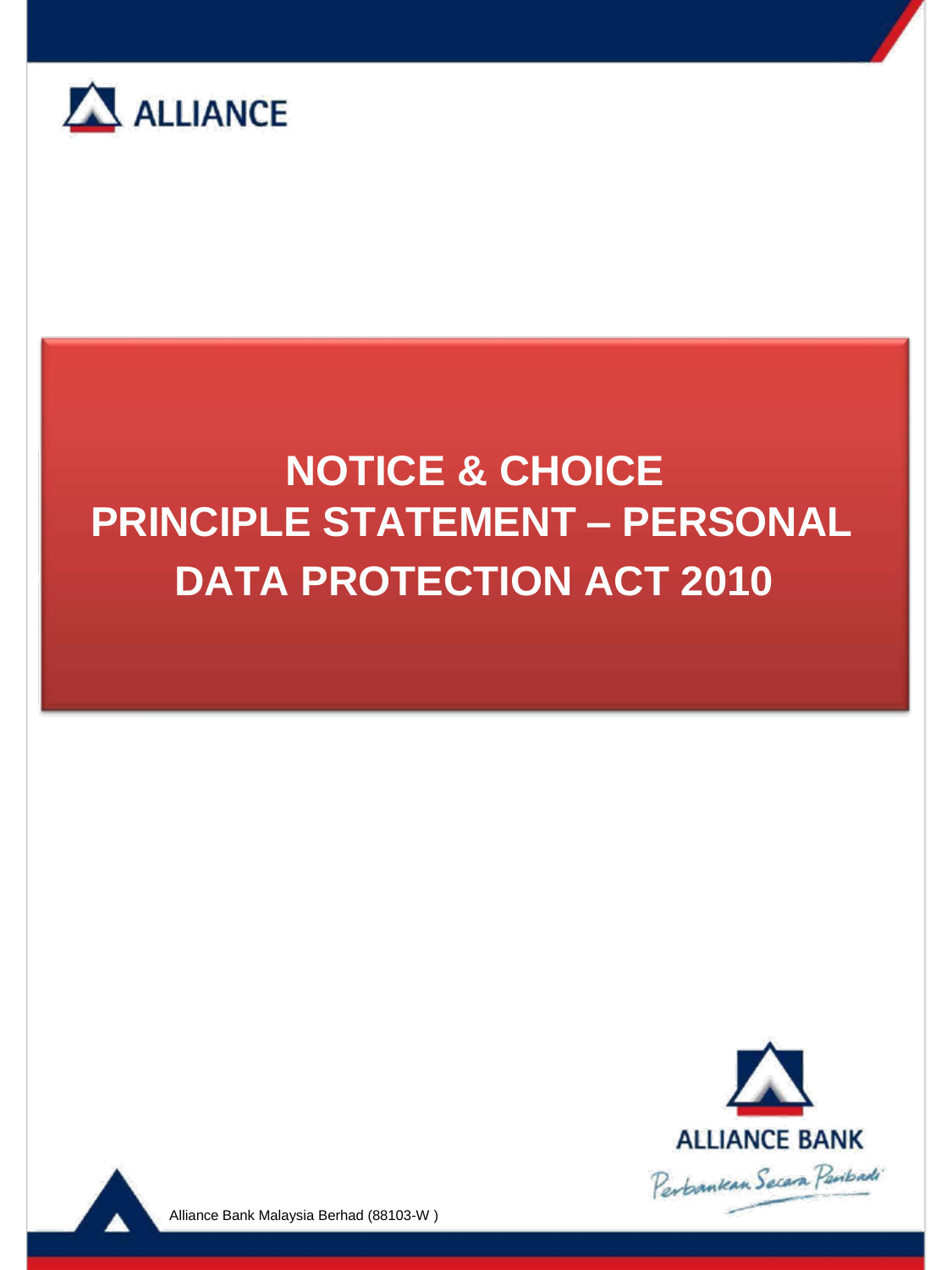In accordance with the recently enacted Personal Data Protection Act (PDPA) 2010 and in our continuing efforts to ensure that your personal data is protected, we hereby disclose in this statement how your personal data will be managed by Alliance Bank. For the purposes of this Notice, "Alliance Bank" herein shall refer to Alliance Bank Malaysia Berhad and its wholly-owned subsidiaries, Alliance Investment Bank Berhad and Alliance Islamic Bank Berhad.

Alliance Bank reserves the right to amend this Notice from time to time. As our valued customers/clients, we advise that you check this Notice on a regular basis for updates and changes.

# **HOW IS YOUR DATA COLLECTED?**

Generally, your personal data such as your name, address, e-mail address (or other contact information), NRIC, age, gender, occupation, as well as other financial information are collected through various methods. This may include:

- Personal data which are directly/voluntarily provided by you by way of application forms or agreements, contest applications, surveys, promotional activities and tele marketing/ tele sales;
- Personal data which are available in the public domain;
- Personal data related to your transactions with us, our affiliates or third parties;
- When you visit our website or based on how you use our products or services; and
- From third parties such as credit reporting agencies, law enforcement agencies, fraud prevention agencies and other government entities.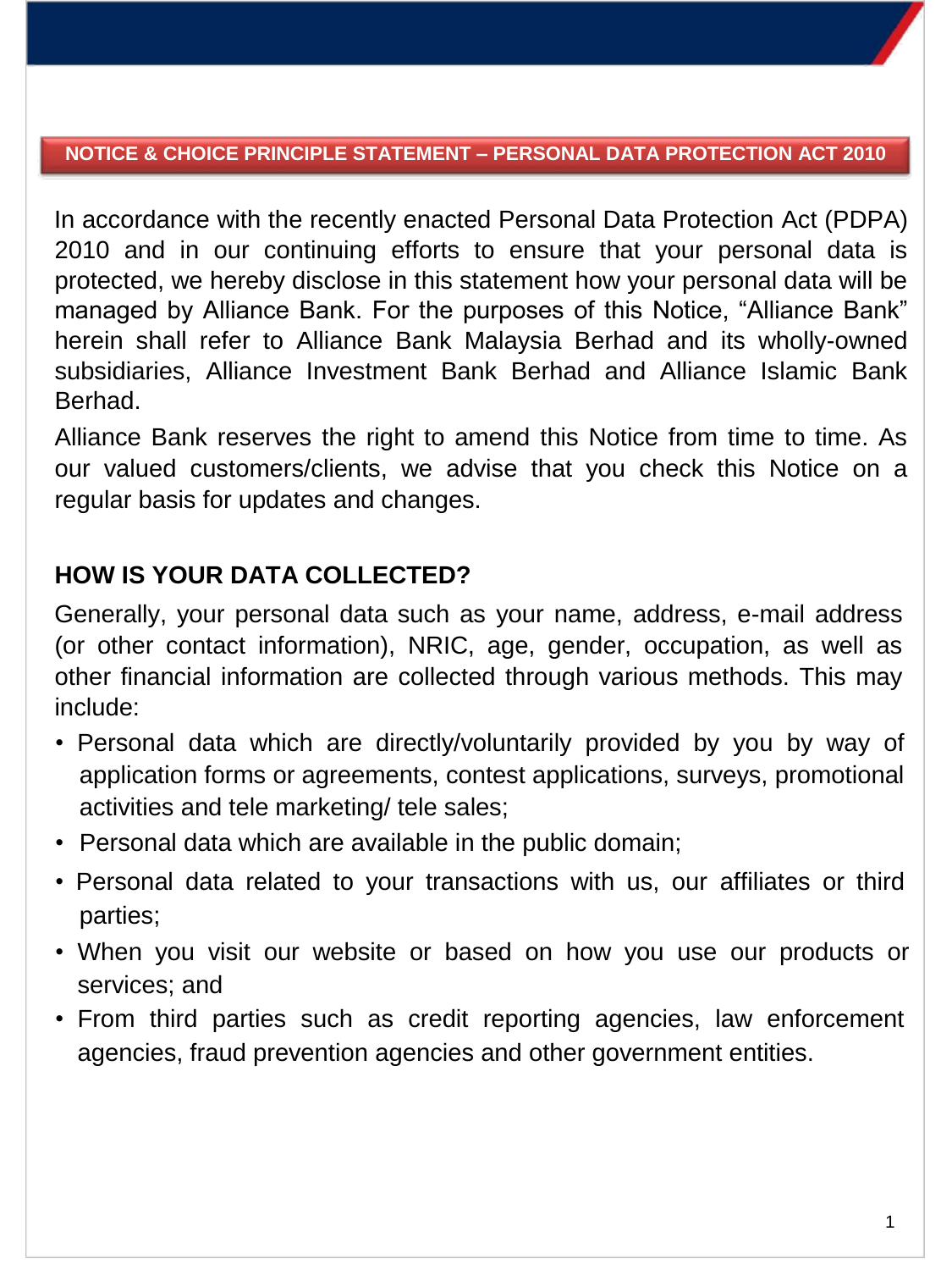## **PROVISION OF INFORMATION**

Albeit as a customer/client you have the right in deciding the information that you wish to provide, we nevertheless may require you to provide us with the mandatory information which we may deem relevant from time to time to enable us to process your application and offer our services to you. If you choose not to provide the same, we may not be able to offer our services and products to you.

## **HOW WE USE YOUR DATA?**

We will use your personal data in the ordinary course of business which may include the following purposes:

- To process application for products and services;
- For identification verification;
- To assess and/or verify your credit worthiness;
- To communicate to you including responding to your enquiries and resolving any service issues or complaints;
- To provide you with information on products and services offered by us and/or our business partners;
- For the purposes of strategic alliances, cross selling, marketing, and promotions, to other units/department/entities within the Alliance Bank, our agents and third parties;
- To comply with regulatory requirement and provide assistance to law enforcement agencies;
- For research and development of products and services;
- Administer and/or manage product and services to you including collecting debts and enforcement of our rights and obligations or our affiliates;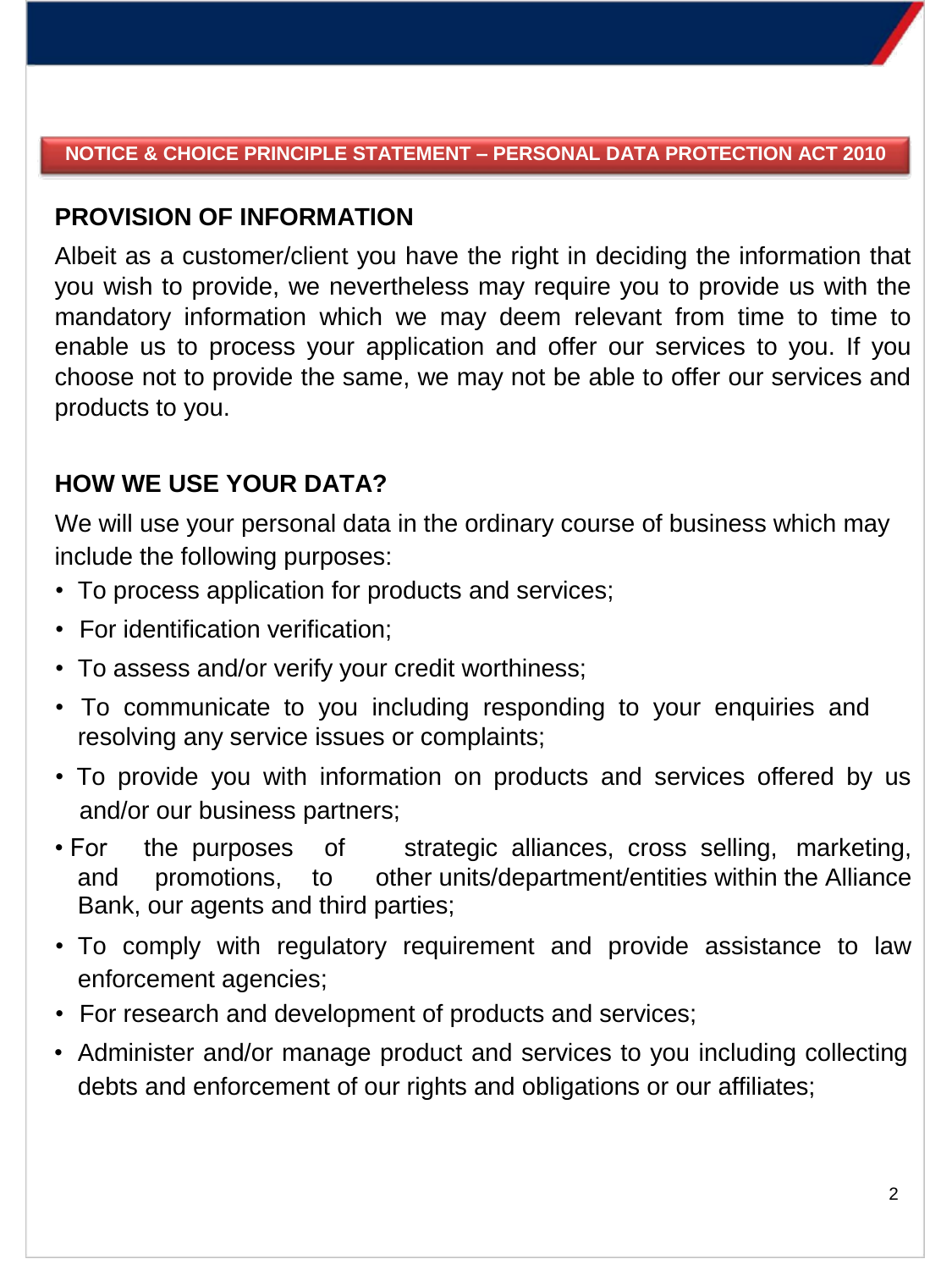- To improve and develop our services and quality assurance to you;
- To assess, process and/or investigate insurance risks and claims;
- For such other purposes as permitted by applicable law with your consent; and
- For all other purposes in relation or incidental to the above.

# **TO WHOM WE MAY DISCLOSE YOUR INFORMATION**

Whilst we do not disclose your information to any third parties unless it within the ambit of permitted disclosures under the prevailing laws/guidelines and/or you have consented to such disclosure, we may disclose your information (excluding financial information) to certain categories of parties in or outside Malaysia as listed below :

- Third party service providers;
- Agent or contractors acting on our behalf or appointed by us to act on our behalf;
- To other departments, entities and/or units within the Alliance Bank, our affiliates, amongst other for the purposes of keeping you abreast with latest marketing and promotional offers which may be of interest to you;
- Regulatory, government bodies or other authorities if required or authorised to do so to discharge any regulatory function under any law or in relation to any order or judgment of a court;
- Debt-collection agencies and other parties that assist with debt recovery functions;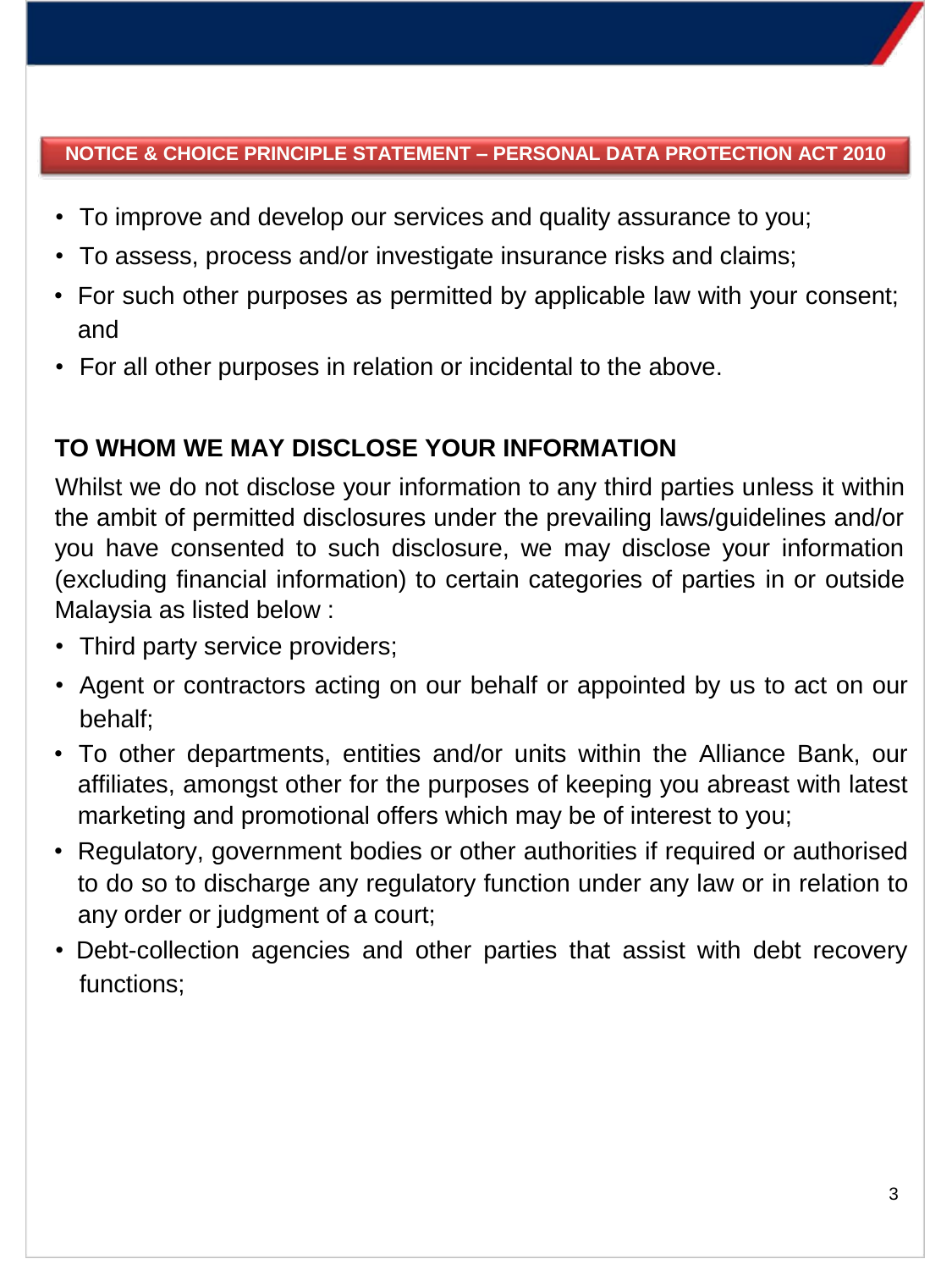- To our professional advisors including lawyers, accountant, auditors, insurers & brokers on a need to know basis for the purposes of providing their services/advices to us;
- To facilitate your request/dealings in respect of the credit facilities, accounts, products and/or services with any institution;

Rest assured that we will ensure that reasonable steps are taken by the above categories of parties to protect or maintain confidentiality of your information disclosed to them.

# **YOUR RIGHTS & HOW TO CONTACT US**

As our valued customer/client, you may do the following by completing our Service Request Form which is available at our website and branches:

- a) request for access to your personal information that we retain about you;
- b) request for your personal data retained by us to be corrected/updated;
- c) withdraw your consent to the processing/use of your personal data by us.

The duly completed Service Request Form can be submitted at any of our nearest branches which are convenient to you for our further action.

If you request for access to your personal data retained by us, we will endeavor to revert to you within twenty one (21) days upon receipt of your request. An administrative fee shall be imposed for such requests.